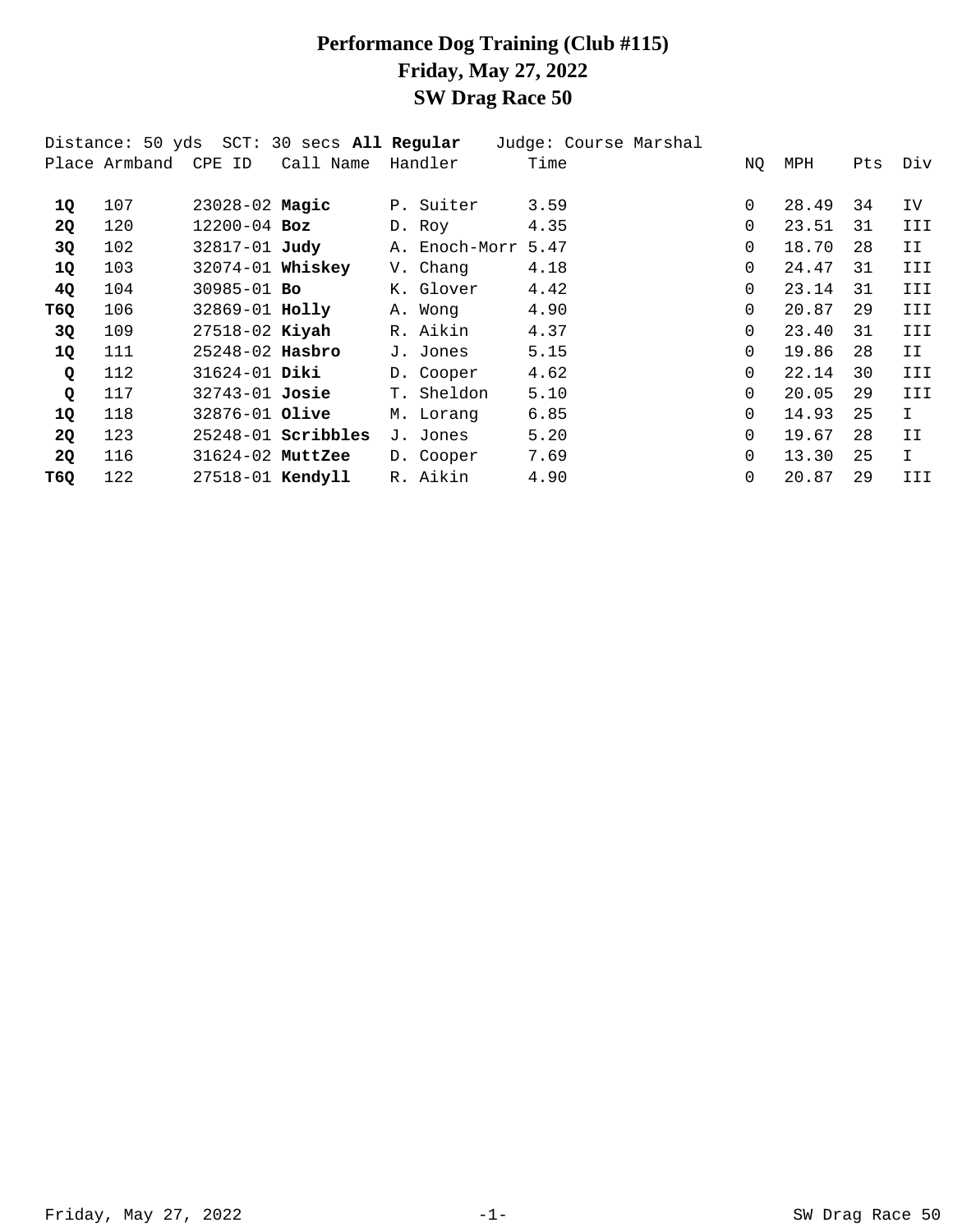### **Performance Dog Training (Club #115) Friday, May 27, 2022 SW Drag Race 50 2**

|              |                      |                         | Distance: 50 yds  SCT: 30 secs <b>All Reqular</b> |           |               | Judge: Course Marshal |          |       |     |     |
|--------------|----------------------|-------------------------|---------------------------------------------------|-----------|---------------|-----------------------|----------|-------|-----|-----|
|              | Place Armband CPE ID |                         | Call Name                                         | Handler   |               | Time                  | NQ       | MPH   | Pts | Div |
|              |                      |                         |                                                   |           |               |                       |          |       |     |     |
| <b>20</b>    | 101                  | $07104 - 06$ Panda      |                                                   | J. Bozzi  |               | 5.29                  | 0        | 19.33 | 28  | II. |
| Q            | 108                  | $07104 - 05$ Indy       |                                                   | J. Bozzi  |               | 5.08                  | $\Omega$ | 20.13 | 29  | III |
| 1Q           | 107                  | 23028-02 Magic          |                                                   | P. Suiter |               | 3.57                  | 0        | 28.65 | 34  | IV. |
| <b>2Q</b>    | 120                  | $12200 - 04$ Boz        |                                                   | D. Roy    |               | 4.47                  | 0        | 22.88 | 30  | III |
| 3Q           | 102                  | 32817-01 Judy           |                                                   |           | A. Enoch-Morr | 5.69                  | $\Omega$ | 17.97 | 27  | II  |
| 2Q           | 103                  |                         | 32074-01 Whiskey                                  | V. Chang  |               | 3.89                  | $\Omega$ | 26.29 | 33  | IV  |
| 4Q           | 104                  | $30985 - 01$ Bo         |                                                   | K. Glover |               | 4.70                  | 0        | 21.76 | 30  | III |
| Q            | 106                  | 32869-01 Holly          |                                                   | A. Wong   |               | 4.86                  | 0        | 21.04 | 30  | III |
| 1Q           | 109                  | 27518-02 Kiyah          |                                                   | R. Aikin  |               | 4.35                  | $\Omega$ | 23.51 | 31  | III |
| Q            | 111                  | $25248-02$ Hasbro       |                                                   | J. Jones  |               | 5.01                  | $\Omega$ | 20.41 | 29  | III |
| 3Q           | 112                  | $31624 - 01$ Diki       |                                                   | D. Cooper |               | 4.58                  | $\Omega$ | 22.33 | 30  | III |
| $\mathbf{Q}$ | 117                  | 32743-01 <b>Josie</b>   |                                                   |           | T. Sheldon    | 4.92                  | 0        | 20.79 | 29  | III |
| 1Q           | 123                  |                         | $25248-01$ Scribbles                              | J. Jones  |               | 5.17                  | 0        | 19.78 | 28  | II. |
| 4Q           | 116                  | 31624-02 MuttZee        |                                                   | D. Cooper |               | 6.26                  | 0        | 16.34 | 27  | II  |
| Q            | 122                  | 27518-01 <b>Kendyll</b> |                                                   | R. Aikin  |               | 4.94                  | 0        | 20.70 | 29  | III |
|              |                      |                         |                                                   |           |               |                       |          |       |     |     |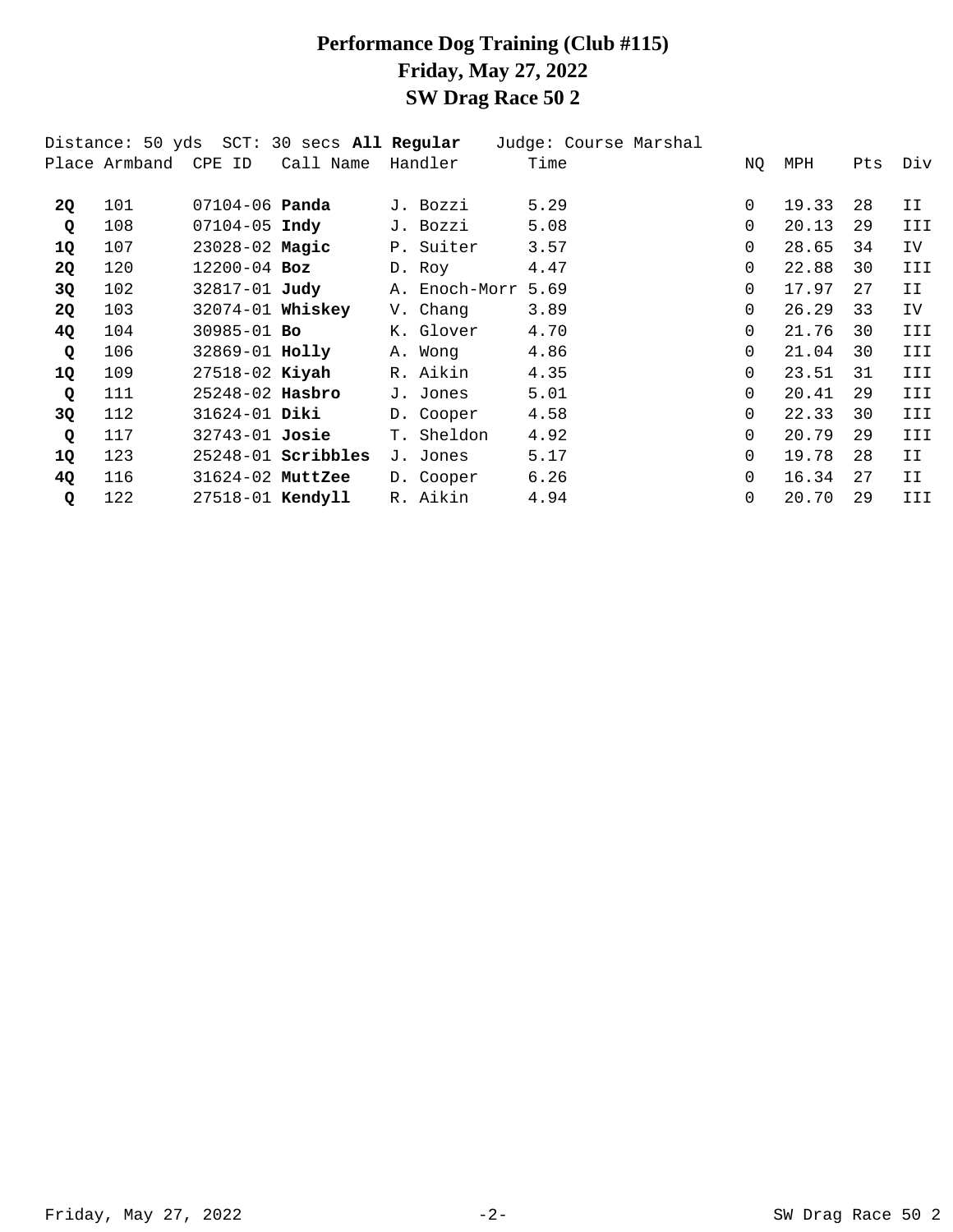# **Performance Dog Training (Club #115) Friday, May 27, 2022 SW Slingshot**

|             | SCT: 60 secs All Regular |                       |           | Judge: Course Marshal |        |              |              |          |               |
|-------------|--------------------------|-----------------------|-----------|-----------------------|--------|--------------|--------------|----------|---------------|
|             | Place Armband CPE ID     |                       | Call Name | Handler               | Time   | NQ           | Mult         | Pts      | Div           |
| 2Q          | 116                      | 31624-02 MuttZee      |           | D. Cooper             | 29.27  | $\mathbf{0}$ | $\mathbf 1$  | 21       | III           |
|             |                          |                       |           |                       |        | $\Omega$     |              |          |               |
| 2Q          | 107                      | 23028-02 Magic        |           | P. Suiter             | 18.52  |              | 3            | 66       | $\rm V$       |
| Q           | 120                      | $12200 - 04$ Boz      |           | D. Roy                | 32.74  | $\Omega$     | $\mathbf{1}$ | 18       | III           |
| 1Q          | 101                      | 07104-06 <b>Panda</b> |           | J. Bozzi              | 47.44  | $\Omega$     | $\mathbf{1}$ | 13       | I.            |
|             | 115                      | $27694 - 01$ Lilah    |           | R. Drill              | Absent |              |              |          |               |
| 3Q          | 102                      | 32817-01 <b>Judy</b>  |           | A. Enoch-Morr         | 18.19  | $\Omega$     | 1.5          | 33       | $\mathbf{V}$  |
| 4Q          | 103                      | 32074-01 Whiskey      |           | V. Chang              | 19.04  | $\Omega$     | 1.5          | 32       | $\mathbf{V}$  |
| 3Q          | 104                      | $30985 - 01$ Bo       |           | K. Glover             | 29.38  | $\Omega$     | $\mathbf{1}$ | 21       | III           |
| 2Q          | 105                      | 30940-01 Maizy        |           | L. Benner             | 27.63  | $\Omega$     | $\mathbf{1}$ | 18       | IV            |
| 1Q          | 108                      | $07104 - 05$ Indy     |           | J. Bozzi              | 24.39  | $\Omega$     | $\mathbf{1}$ | 21       | IV            |
| Q           | 110                      | 04911-05 <b>Tegan</b> |           | V. Hill               | 20.47  | $\Omega$     | $\mathbf{1}$ | 20       | $\mathbf{V}$  |
| 2Q          | 111                      | $25248 - 02$ Hasbro   |           | J. Jones              | 55.28  | $\Omega$     | $\mathbf 1$  | 5        | $\mathbbm{I}$ |
|             | 112                      | 31624-01 Diki         |           | D. Cooper             | ΝT     | $\Omega$     | $\mathbf{1}$ | $\Omega$ |               |
| 1Q          | 113                      | 29002-01 Henrik       |           | L. Raitt              | 14.53  | $\Omega$     | 3            | 78       | $\mathbf{V}$  |
|             | 117                      | 32743-01 Josie        |           | T. Sheldon            | NT     | $\Omega$     | $\mathbf{1}$ | $\Omega$ |               |
| 1Q          | 118                      | 32876-01 Olive        |           | M. Lorang             | 28.00  | $\Omega$     | $\mathbf{1}$ | 22       | III           |
| $\mathbf Q$ | 121                      | 27518-03 <b>Knyxx</b> |           | R. Aikin              | 22.99  | $\Omega$     | $\mathbf{1}$ | 18       | $\rm V$       |
| 4Q          | 119                      | $27694-03$ Paisley    |           | R. Drill              | 31.72  | $\Omega$     | $\mathbf{1}$ | 19       | III           |
|             | 114                      | 29002-03 Page         |           | L. Raitt              | ΝT     | 0            | $\mathbf{1}$ | $\Omega$ |               |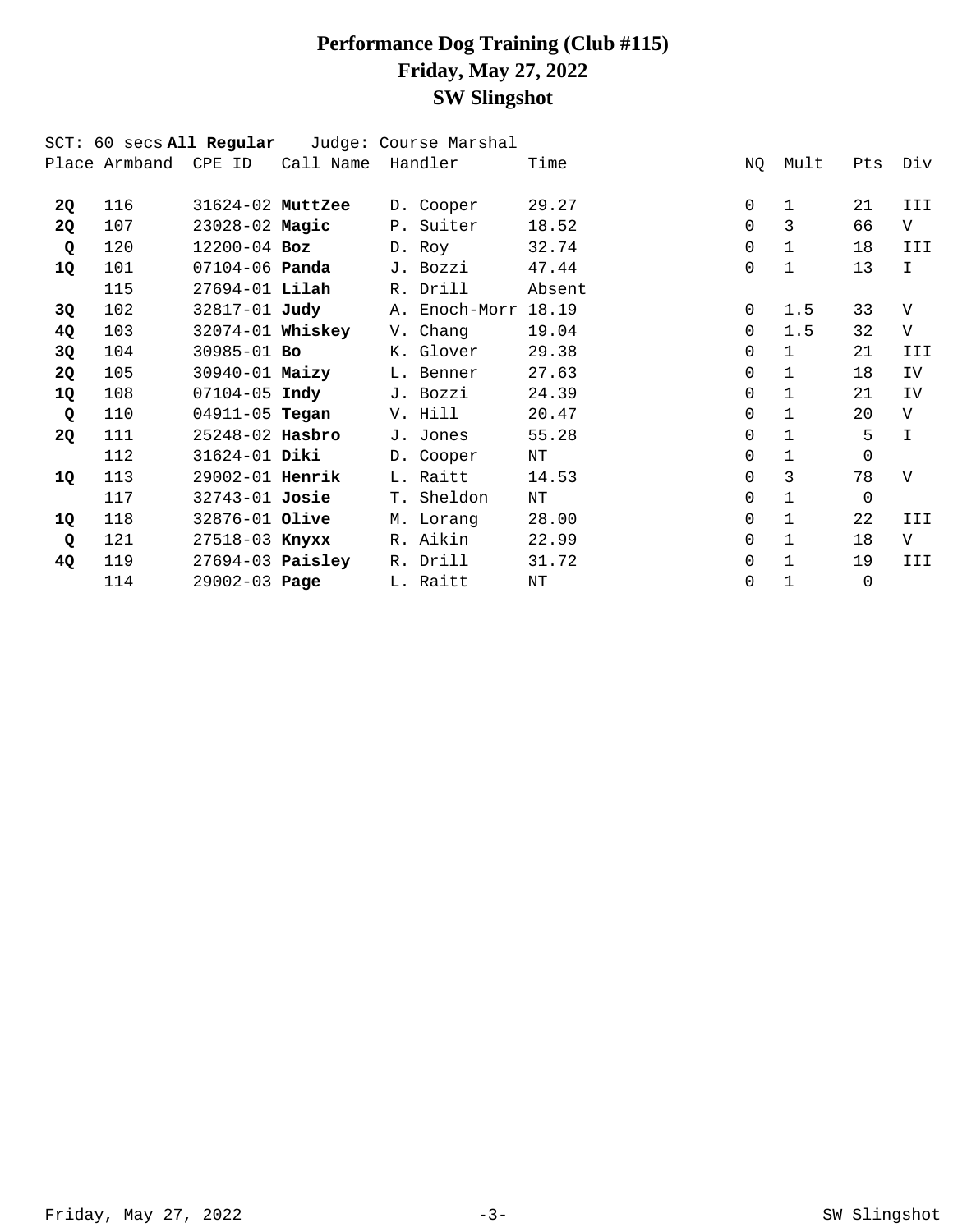## **Performance Dog Training (Club #115) Friday, May 27, 2022 SW Slingshot 2**

|    | SCT: 60 secs All Regular |                       |                  | Judge: Course Marshal |       |          |              |                |                |
|----|--------------------------|-----------------------|------------------|-----------------------|-------|----------|--------------|----------------|----------------|
|    | Place Armband CPE ID     |                       | Call Name        | Handler               | Time  | ΝQ       | Mult         | Pts            | Div            |
| 1Q | 116                      | $31624-02$ MuttZee    |                  | D. Cooper             | 29.78 | $\Omega$ | $\mathbf{1}$ | 21             | III            |
| Q  | 118                      | 32876-01 Olive        |                  | M. Lorang             | 20.90 | $\Omega$ | 1.5          | 30             | $\rm V$        |
| 1Q | 107                      | 23028-02 Magic        |                  | P. Suiter             | 11.67 | $\Omega$ | 3            | 87             | $\mathbf{V}$   |
| 2Q | 120                      | $12200 - 04$ Boz      |                  | D. Roy                | 13.50 | $\Omega$ | 3            | 81             | V              |
| 1Q | 101                      | 07104-06 <b>Panda</b> |                  | J. Bozzi              | 35.84 | $\Omega$ | $\mathbf{1}$ | 20             | II             |
|    | 115                      | $27694 - 01$ Lilah    |                  | R. Drill              | NT    | $\Omega$ | $\mathbf{1}$ | $\Omega$       |                |
| 1Q | 102                      | 32817-01 Judy         |                  | A. Enoch-Morr         | 25.66 | $\Omega$ | 1.5          | 30             | IV             |
| Q  | 103                      |                       | 32074-01 Whiskey | V. Chang              | 15.66 | $\Omega$ | 1.5          | 38             | $\rm V$        |
| Q  | 104                      | 30985-01 Bo           |                  | K. Glover             | 18.46 | $\Omega$ | 1.5          | 33             | $\mathbf{V}$   |
| Q  | 105                      | $30940 - 01$ Maizy    |                  | L. Benner             | 12.92 | $\Omega$ | 1.5          | 42             | $\mathbf{V}$   |
| Q  | 108                      | $07104 - 05$ Indy     |                  | J. Bozzi              | 19.91 | $\Omega$ | $\mathbf{1}$ | 21             | $\mathbf{V}$   |
| Q  | 110                      | 04911-05 <b>Tegan</b> |                  | V. Hill               | 17.47 | $\Omega$ | 3            | 69             | $\overline{V}$ |
|    | 111                      | 25248-02 Hasbro       |                  | J. Jones              | ΝT    | $\Omega$ | $\mathbf{1}$ | $\overline{0}$ |                |
| 2Q | 112                      | 31624-01 Diki         |                  | D. Cooper             | 30.97 | $\Omega$ | $\mathbf{1}$ | 20             | III            |
| 3Q | 113                      | 29002-01 Henrik       |                  | L. Raitt              | 14.48 | $\Omega$ | 3            | 78             | V              |
| 1Q | 117                      | 32743-01 Josie        |                  | T. Sheldon            | 49.96 | $\Omega$ | $\mathbf{1}$ | 11             | $\mathbf I$    |
| 4Q | 121                      | 27518-03 <b>Knyxx</b> |                  | R. Aikin              | 15.22 | $\Omega$ | 3            | 75             | $\overline{V}$ |
|    | 119                      | $27694-03$ Paisley    |                  | R. Drill              | ΝT    | $\Omega$ | $\mathbf 1$  | $\Omega$       |                |
| Q  | 114                      | $29002 - 03$ Page     |                  | L. Raitt              | 19.76 | $\Omega$ | 1.5          | 32             | $\mathbf{V}$   |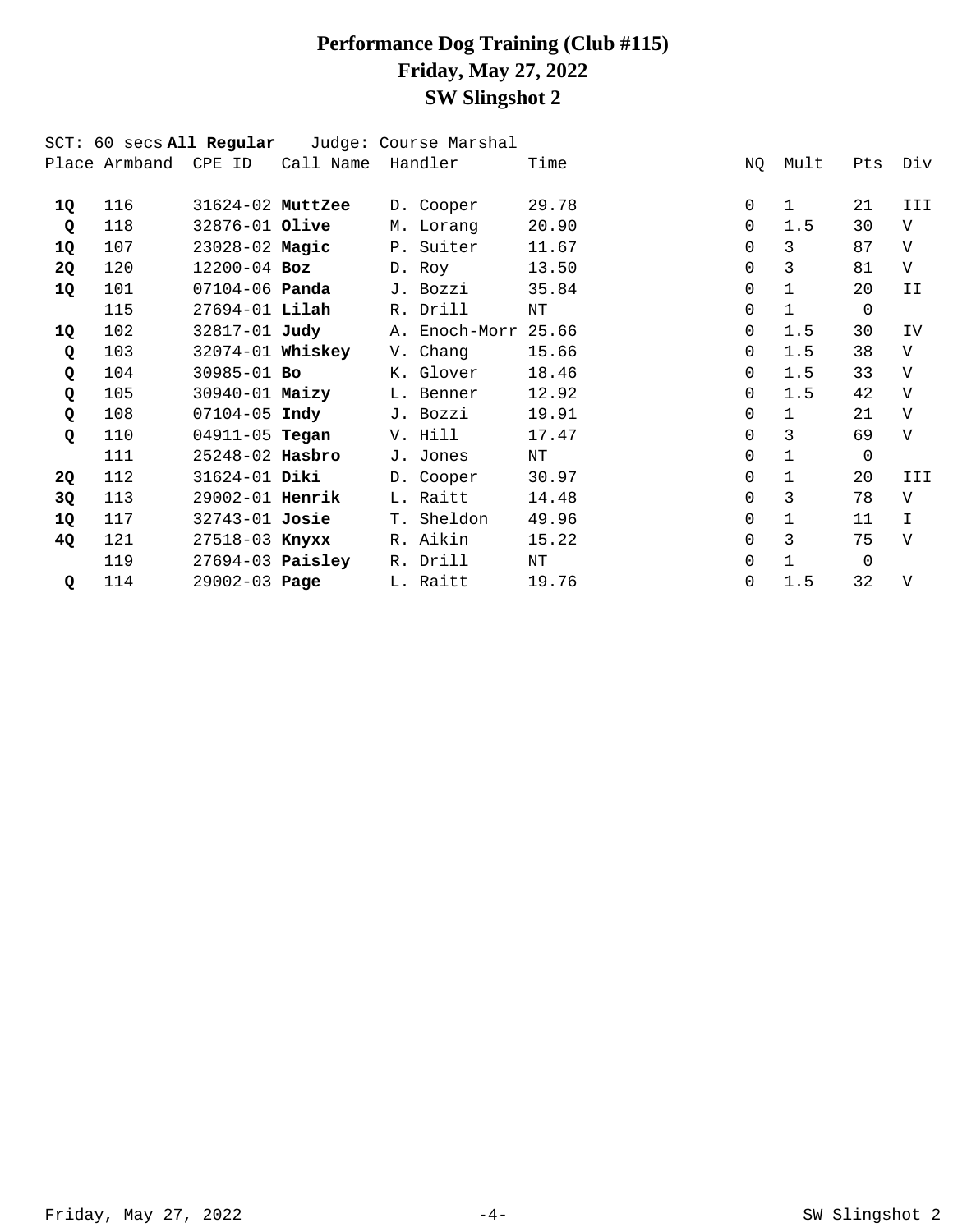# **Performance Dog Training (Club #115) Friday, May 27, 2022 SW Pitstop**

|           |                      | SCT: 60 secs <b>All Regular</b> |                       | Judge: Course Marshal |       |          |                   |              |
|-----------|----------------------|---------------------------------|-----------------------|-----------------------|-------|----------|-------------------|--------------|
|           | Place Armband CPE ID |                                 | Call Name             | Handler               | Time  | ΝQ       | Pts               | Div          |
| Q         | 116                  | 31624-02 MuttZee                |                       | D. Cooper             | 31.11 | $\Omega$ | 19                | III          |
| 1Q        | 107                  | 23028-02 Magic                  |                       | P. Suiter             | 37.26 | $\Omega$ | 18                | II           |
| 1Q        | 120                  | $12200 - 04$ Boz                |                       | D. Roy                | 24.24 | $\Omega$ | 21                | IV           |
| 1Q        | 101                  | 07104-06 <b>Panda</b>           |                       | J. Bozzi              | 38.08 | $\Omega$ | 22                | $\mathbf{I}$ |
|           | 115                  | 27694-01 Lilah                  |                       | R. Drill              | NT    | $\Omega$ | $\Omega$          |              |
| 2Q        | 102                  |                                 | 32817-01 <b>Judy</b>  | A. Enoch-Morr 25.55   |       | $\Omega$ | 20                | IV           |
| 1Q        | 103                  |                                 | 32074-01 Whiskey      | V. Chang              | 28.48 | $\Omega$ | 22                | III          |
|           | 104                  | $30985 - 01$ Bo                 |                       | K. Glover             | ΝT    | $\Omega$ | $\Omega$          |              |
|           | 105                  | 30940-01 Maizy                  |                       | L. Benner             | NT    | $\Omega$ | $\Omega$          |              |
| 4Q        | 108                  | $07104-05$ Indy                 |                       | J. Bozzi              | 30.57 | $\Omega$ | 20                | III          |
| 3Q        | 110                  |                                 | 04911-05 <b>Tegan</b> | V. Hill               | 25.75 | $\Omega$ | 20                | IV.          |
|           | 111                  | 25248-02 Hasbro                 |                       | J. Jones              | ΝT    | $\Omega$ | $\Omega$          |              |
| 3Q        | 112                  | 31624-01 Diki                   |                       | D. Cooper             | 48.42 | $\Omega$ | $12 \overline{ }$ | $\mathbf I$  |
|           | 113                  | 29002-01 Henrik                 |                       | L. Raitt              | NT    | $\Omega$ | $\Omega$          |              |
| 1Q        | 117                  | 32743-01 <b>Josie</b>           |                       | T. Sheldon            | 22.07 | $\Omega$ | 18                | V            |
| 3Q        | 118                  | 32876-01 Olive                  |                       | M. Lorang             | 30.14 | $\Omega$ | 20                | III          |
| 2Q        | 121                  | 27518-03 <b>Knyxx</b>           |                       | R. Aikin              | 22.42 | $\Omega$ | 18                | V            |
| <b>2Q</b> | 119                  |                                 | $27694-03$ Paisley    | R. Drill              | 29.69 | $\Omega$ | 21                | III          |
| <b>2Q</b> | 114                  | $29002 - 03$ Page               |                       | L. Raitt              | 42.13 | $\Omega$ | 18                | T.           |